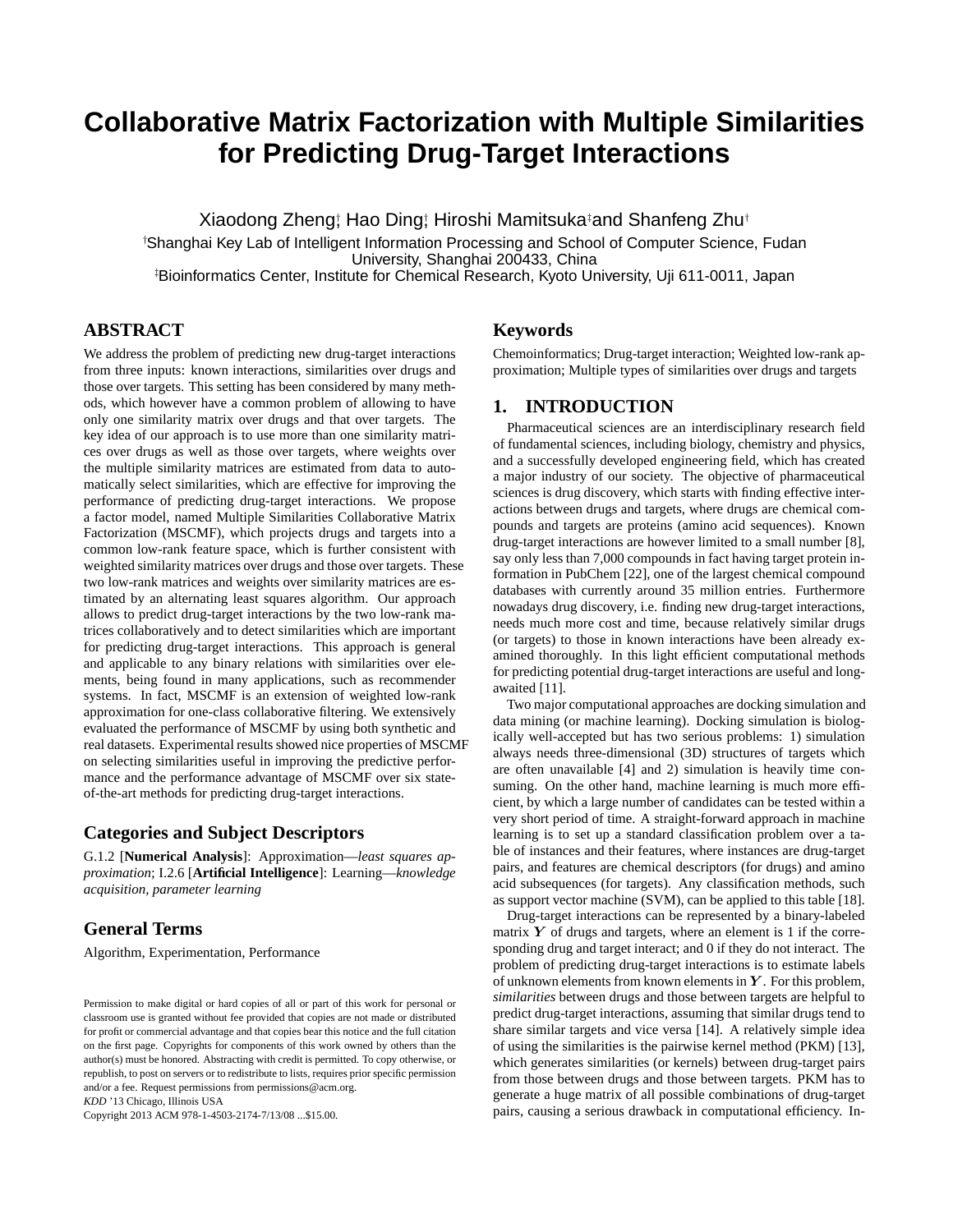stead, a typical procedure of similarity-based approaches is to use drug and target similarities to generate kernels over drugs and those over targets, respectively, from which drug-target interactions are estimated by kernel methods, such as SVM [2] and kernel regression [28, 26]. These approaches however have a common shortcoming that the kernel from drugs is generated independently from that from targets, meaning that predictions are done twice separately and the final result is obtained by averaging over the two predictions (See Section 3.2.3 for detail). This indicates that drugtarget "interactions" are not captured well enough by the current similarity-based approaches. Furthermore so far similarity-based methods have used only one type of similarity for drugs and that for targets. In fact, chemical structure similarity and genomic sequence similarity are the most major metrics for drugs and targets, respectively. However, both drugs and targets have different types of similarity measures, and considering different types of similarities might enhance the predictive performance of drug-target interactions. We thus need to develop a method, which can incorporate multiple types of similarities from drugs and those from targets at once, to predict drug-target interactions.

Our proposed approach is to approximate the input drug-target interaction matrix *Y* by two low-rank matrices *A* and *B*, which share the same feature space, so that  $\vec{A}$  and  $\vec{B}$  should be the space to be generated by the weighted similarity matrices of drugs and those of targets, respectively. In other words,  $\boldsymbol{Y}$  is collaboratively approximated by the inner products of the feature vectors of drugs, i.e.  $\vec{A}$ , and those of targets, i.e.  $\vec{B}$ , where the weighted drug (target) similarity matrices are also approximated by the inner products of drug (target) feature vectors themselves. We name this formulation *multiple similarities collaborative matrix factorization (MSCMF)*. We further propose an alternating least squares algorithm to estimate *A*, *B* and weights over drug and target similarities, by which MSCMF can select similarities which are the most consistent with the given drug-target interactions, resulting in the performance improvement for predicting drug-target interactions.

Low-rank approximation with respect to the Frobenius norm can be solved easily by singular value decomposition (SVD), if there are no constraints on factorized matrices. In data mining, the lowrank approximation is a starting point of many different disciplines. First, under no regularization terms, several variants of SVD, such as the generalized low-rank approximation model (GLRAM) [30] and the probabilistic matrix factorization (PMF) model [21], are proposed, being applied to information retrieval, particularly recommender systems [17]. Another series of related work are "nonnegative" matrix factorization (NMF) [6, 7], in which factorized matrices must keep the elements nonnegative. On the other hand, MSCMF is a weighted low-rank approximation (WLRA) with regularization terms including a L2 (Tikhonov) regularization term over the low-rank matrices *A* and *B*, and there are no nonnegative constraints on *A* and *B*. This means that MSCMF is different from both simple low-rank approximation formulation and NMF.

An EM algorithm for estimating the factorized matrices *A* and *B* under WLRA is already presented [24]. WLRA with Tikhonov regularization over *A* and *B* is also equivalent to one formalization for recommender systems, called one-class collaborative filtering, where an alternating least squares algorithm was presented for estimating  $\vec{A}$  and  $\vec{B}$  [20, 19, 15]. The key difference of MSCMF from one-class collaborative filtering is that MSCMF further incorporates regularization terms to consider similarity matrices over drugs and those over targets, particularly multiple similarities of drugs and targets. In fact, similarity matrices over users and those over items are also considered in recommender systems [15, 10]. However, first, in [15], similarities are rather preprocessed and incorporated into the weight of WLRA, by which the formulation of one-class collaborative filtering is still used. Second, in [10], similarities are processed in a rather similar way to MSCMF in terms that the formulation contains a graph regularization term for similarity matrices, while the main factorization is weighted NMF, by which factorized matrices must be nonnegative. On the other hand, our formulation is WLRA with Tikhonov regularization and regularization terms over drug and target similarities, resulting in a new, original formulation, and we present an alternating least squares algorithm for estimating parameters in this formulation. In fact, alternating least squares as well as stochastic gradient descent are currently the two major and well-accepted approaches for computing matrix factorization.

We empirically evaluated the performance of MSCMF by using both synthetic and real datasets. We first examined MSCMF in terms of the performance improvement in adding similarity matrices and the selectivity of similarity matrices by using various types of synthetic data. We then evaluated the predictive performance of MSCMF under four benchmark datasets, comparing with six stateof-the-art similarity-based drug-target interaction prediction methods, in three settings of predicting 1) new (unknown) interactions (pair prediction), 2) new drugs (drug prediction) and 3) new targets (target prediction). Experimental results showed that MSCMF outperformed all competing methods, in terms of AUPR (Area Under the Precision Recall curve), for all three prediction settings and four datasets. In addition, we checked the performance difference by paired t-test, and the performance advantage of MSCMF was statistically significant in all 56 cases except only three cases at the significance level of 0.01 against  $p$ -values of the paired  $t$ -test. This result indicates a clear performance advantage over the competing methods.

# **2. METHOD**

## **2.1 Notation and Problem Setting**

Let  $D = \{d_1, d_2, \ldots, d_{N_d}\}$  be a given set of drugs and  $T =$  $\{t_1, t_2, \ldots, t_{N_t}\}$  be a given set of targets, where  $N_d$  and  $N_t$  are the number of drugs and targets, respectively. Let  $\{\boldsymbol{S}^1_d, \boldsymbol{S}^2_d, \dots, \boldsymbol{S}^{M_d}_d\}$ be a set of drug similarity matrices, where each is a  $N_d \times N_d$  matrix, and  $M_d$  is the number of drug similarity matrices. We denote the  $(i, j)$ -element of  $S_a^k$  by  $s_d^k(d_i, d_j)$ , which is equal to the similarity<br>score between drugs  $d_i$  and  $d_j$  in the k-th drug similarity matrix score between drugs  $d_i$  and  $d_j$  in the k-th drug similarity matrix  $S_d^k$ . Similarly let  $\{S_t^1, S_t^2, \ldots, S_t^{M_t}\}$  be a set of target similarity matrices, where each is a  $N_t \times N_t$  matrix,  $m_t$  is the number of target similarity matrices, and the  $(i, j)$ -element of  $S_k^k$  is denoted<br>by  $s_k^k(t, t_+)$  being equal to the similarity score between targets t by  $s_t^k(t_i, t_j)$ , being equal to the similarity score between targets  $t_i$  and  $t_j$  in  $S_t^k$ . Let *Y* be a  $N_d \times N_t$  binary matrix of true labels of drug-target interactions, where  $Y_{ij} = 1$  if drug  $d_i$  and target  $t_j$ interact with each other, and  $Y_{ij} = 0$  if they do not interact. The input of our method is the above two sets of similarity matrices and  $Y$ . Let  $F$  be a score function matrix, where the  $(i, j)$ -element of  $\mathbf{F}$ , i.e.  $\mathbf{F}_{ii}$ , shows the score that drug  $d_i$  and target  $t_i$  interact with each other. The problem is to estimate  $\boldsymbol{F}$  so that  $\boldsymbol{F}$  should be consistent with *Y* .

## **2.2 Multiple Similarities Collaborative Matrix Factorization (MSCMF)**

The main idea of MSCMF is to project drugs and targets into two low-rank matrices, corresponding to feature spaces of drugs and targets, respectively.

We thus factorize *Y* into two low-rank feature matrices *A* and *B* so that one drug-target interaction should be approximated by the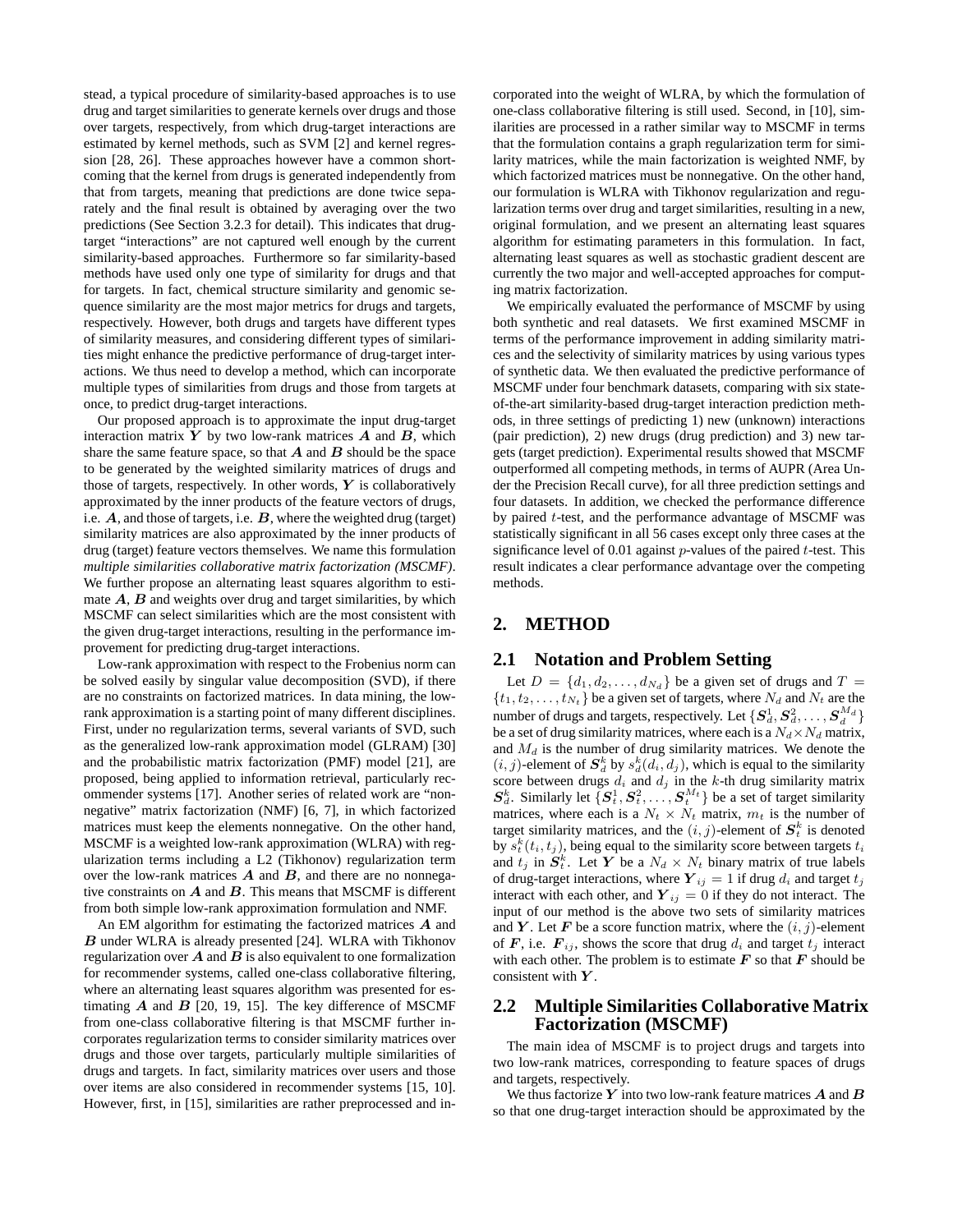

**Figure 1: Schematic figure of matrix factorization.**



**Figure 2: Schematic figure of similarity approximation.**

inner product between the two feature vectors of the corresponding drug and target as follows:

$$
\boldsymbol{Y} \approx \boldsymbol{A}\boldsymbol{B}^T,\tag{1}
$$

where **A** and **B** are  $N_d \times K$  and  $N_t \times K$  feature matrices of drugs and targets, respectively, and  $K$  is the dimension of the feature spaces.

Estimating  $A$  and  $B$  leads us to reconstruct  $Y$ , by which unknown interactions can have prediction scores. Figure 1 illustrates the process of Eq. (1). To estimate  $A$  and  $B$  in the matrix factorization, a reasonable approach is to minimize the squared error which can be our objective function:

$$
\arg\min_{\boldsymbol{A},\boldsymbol{B}}\|\boldsymbol{Y}-\boldsymbol{A}\boldsymbol{B}^T\|_F^2,
$$

where  $\lVert \cdot \rVert_F^2$  is the Frobenius norm.

In order to distinguish known drug-target pairs from unknown pairs, we consider one formulation, weighted low-rank approximation, which introduces a  $N_d \times N_t$  weight matrix **W**, in which  $W_{ij} = 1$  if  $Y_{ij}$  is a known drug-target pair, i.e. an interacting or non-interacting pair; otherwise  $W_{ij} = 0$ . *W* is given as an input and used as follows:

$$
\arg\min_{\mathbf{A},\mathbf{B}} \|\mathbf{W} \cdot (\mathbf{Y} - \mathbf{A}\mathbf{B}^T)\|_F^2, \tag{2}
$$

where  $W \cdot Z$  denotes the element-wise product of matrices  $W$  and *Z*.

Then to avoid overfitting of  $A$  and  $B$  to training data, we apply L2 (Tikhonov) regularization to Eq. (2) by adding two terms regarding *A* and *B*.

$$
\arg\min_{\mathbf{A},\mathbf{B}} \|\mathbf{W} \cdot (\mathbf{Y} - \mathbf{A}\mathbf{B}^T)\|_F^2 + \lambda_l (\|\mathbf{A}\|_F^2 + \|\mathbf{B}\|_F^2),
$$

where  $\lambda_l$  is a regularization coefficient.

Suppose that we have only one similarity matrix for drugs,  $S_d$ and that for targets, *St*. Our idea is that the generated low-rank ma-

#### ———————————————————————— **Input:**

true drug-target interaction matrix, *Y* ; drug similarity matrices,  $\{S_d^1, S_d^2, \ldots, S_d^{M_d}\};$ target similarity matrices,  $\{\boldsymbol{S}^1_t, \boldsymbol{S}^2_t, \dots, \boldsymbol{S}^{M_t}_t\};$ dimensionality of the feature space,  $K$ ; weight matrix, *W*; weight parameters,  $\lambda_l$ ,  $\lambda_d$ ,  $\lambda_t$  and  $\lambda_\omega$ ;

#### **Output:**

predicted interaction matrix, *F* ;

1: Initialize  $\vec{A}$ ,  $\vec{B}$ ,  $\omega_d$  and  $\omega_t$  randomly;

#### 2: **repeat**

- 3: Update each row vector of *A* using Eq. (4);
- 4: Update each row vector of *B* using Eq. (5);
- 5: Update weight vector  $\omega_d$  using Eq. (6);
- 6: Update weight vector  $\omega_t$  using Eq. (7);
- 7: Update  $\boldsymbol{F}$  using Eq. (8);
- 8: **until** Convergence;

9: Output  $F$ ;

#### **Figure 3: Pseudocode of Parameter Estimation in Multiple Similarities Collaborative Matrix Factorization**

————————————————————————

trices should be factorized matrices of the drug and target similarities. That is, the similarity between drugs should be approximated by the inner product of the corresponding two drug feature vectors, and this is also the case with the target similarity, as follows:

$$
\boldsymbol{S}_d \approx \boldsymbol{A} \boldsymbol{A}^T, \quad \boldsymbol{S}_t \approx \boldsymbol{B} \boldsymbol{B}^T \tag{3}
$$

Figure 2 shows a schematic picture of Eqs. (3).

Here we have a set of similarity matrices, instead of only one similarity matrix, for drugs and also for targets. We can then replace one similarity matrix with the one which combines multiple similarity matrices linearly as follows:

$$
S_d = \sum_{k=1}^{M_d} \omega_d^k S_d^k, \quad S_t = \sum_{k=1}^{M_t} \omega_t^k S_t^k
$$
  
s.t.  $|\boldsymbol{\omega}_d| = |\boldsymbol{\omega}_t| = 1$ ,

where  $\omega_d^k$  and  $\omega_t^k$  are weights over multiple similarity matrices for drugs and targets, respectively,  $\omega_d = (\omega_d^1, \dots, \omega_d^{M_d})^T$  and  $\omega_t = (\omega_d^1, \dots, \omega_d^{M_d})^T$  $(\omega_t^1, \ldots, \omega_t^{M_t})^T$ .<br>We thus minim

 $t, \ldots, \omega_t$  ) .<br>We thus minimize the squared error between  $S_d$  ( $S_t$ ) and  $AA^T$  $(BB<sup>T</sup>)$ , resulting in the two regularization terms. Thus the entire objective function (loss function  $L$ ) can be written as follows:

$$
\arg\min_{\mathbf{A},\mathbf{B}} \quad \|\mathbf{W} \cdot (\mathbf{Y} - \mathbf{A}\mathbf{B}^T)\|_F^2
$$
  
+  $\lambda_l (\|\mathbf{A}\|_F^2 + \|\mathbf{B}\|_F^2)$   
+  $\lambda_d \|\sum_{k=1}^{M_d} \omega_d^k \mathbf{S}_d^k - \mathbf{A}\mathbf{A}^T\|_F^2$   
+  $\lambda_t \|\sum_{k=1}^{M_t} \omega_t^k \mathbf{S}_t^k - \mathbf{B}\mathbf{B}^T\|_F^2$   
+  $\lambda_\omega (\|\omega_t\|_F^2 + \|\omega_d\|_F^2)$   
s.t.  $|\omega_t| = |\omega_d| = 1$ ,

where  $\lambda_d$ ,  $\lambda_t$  and  $\lambda_\omega$  are regularization coefficients. Our regularization terms are all additive, and this manner of using regularization terms is typical (e.g. [27]).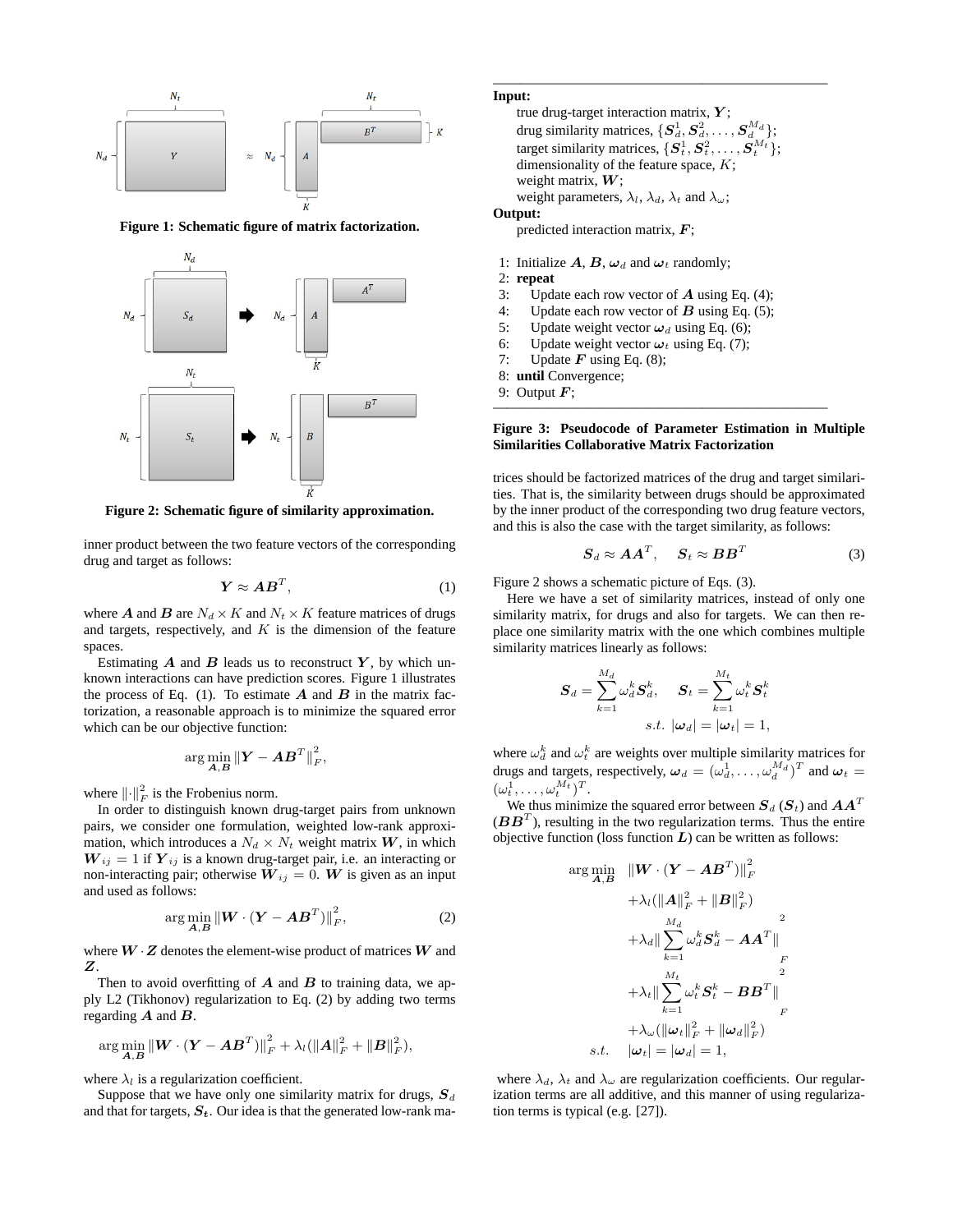





**Figure 4: (a) True clusters, (b) the input interaction matrix, (c) a sample similarity matrix with low noise and (d) a sample similarity matrix with high noise, all for five balanced clusters**

## **2.3 Alternating Least Squares Algorithm**

We select alternating least squares to estimate  $A$ ,  $B$ ,  $\omega_d$  and  $\omega_t$ , which minimize *L*. Here let  $a_i$  and  $b_j$  be the *i*-th and *j*-th row vectors of *A* and *B*, respectively. We take the partial derivative of *L*, i.e.  $\frac{\partial L}{\partial a_i}$  and obtain the updating rule of *A* by setting  $\frac{\partial L}{\partial a_i} = 0$ , as follows:

$$
\boldsymbol{a}_{i} = \left( \sum_{j=1}^{N_{t}} \boldsymbol{W}_{ij} \boldsymbol{Y}_{ij} \boldsymbol{b}_{j} + \lambda_{d} \sum_{p=1}^{N_{d}} \sum_{k=1}^{M_{d}} \omega_{d}^{k} s_{d}^{k}(d_{i}, d_{p}) \boldsymbol{b}_{p} \right)
$$

$$
\left( \sum_{j=1}^{N_{t}} \boldsymbol{W}_{ij} \boldsymbol{b}_{j}^{T} \boldsymbol{b}_{j} + \lambda_{l} \boldsymbol{I}_{K} + \lambda_{d} \sum_{p=1}^{N_{d}} \boldsymbol{a}_{p}^{T} \boldsymbol{a}_{p} \right)^{-1}, \qquad (4)
$$

where  $I_K$  is the  $K \times K$  identity matrix.

Similarly, according to  $\frac{\partial L}{\partial b_j} = 0$ , we obtain the updating rule of *B* as follows:

$$
\boldsymbol{b}_{j} = \left( \sum_{i=1}^{N_d} \boldsymbol{W}_{ij} \boldsymbol{Y}_{ij} \boldsymbol{a}_{i} + \lambda_t \sum_{q=1}^{N_t} \sum_{k=1}^{M_t} \omega_t^k s_t^k(t_j, t_q) \boldsymbol{a}_{q} \right)
$$

$$
\left( \sum_{i=1}^{N_d} \boldsymbol{W}_{ij} \boldsymbol{a}_{i}^{T} \boldsymbol{a}_{i} + \lambda_t \boldsymbol{I}_{K} + \lambda_t \sum_{q=1}^{N_t} \boldsymbol{b}_{q}^{T} \boldsymbol{b}_{q} \right)^{-1} \qquad (5)
$$

Again, updating rules of  $\omega_d$  and  $\omega_t$  are given as follows:

$$
\omega_d = (\Phi_d + \lambda_\omega \mathbf{I}_{M_d})^{-1}
$$
  

$$
(\zeta_d - \frac{(\mathbf{1}_{M_d}^T (\Phi_d + \lambda_\omega \mathbf{I}_{M_d})^{-1} \zeta_d - 1)}{(\mathbf{1}_{M_d}^T (\Phi_d + \lambda_\omega \mathbf{I}_{M_d})^{-1} \mathbf{1}_{M_d})} \mathbf{1}_{M_d})
$$
 (6)

$$
\boldsymbol{\omega}_t = (\boldsymbol{\Phi}_t + \lambda_{\omega} \boldsymbol{I}_{M_t})^{-1} (\boldsymbol{\zeta}_t - \frac{(\mathbf{1}_{M_t}^T (\boldsymbol{\Phi}_t + \lambda_{\omega} \boldsymbol{I}_{M_t})^{-1} \boldsymbol{\zeta}_t - 1)}{(\mathbf{1}_{M_t}^T (\boldsymbol{\Phi}_t + \lambda_{\omega} \boldsymbol{I}_{M_t})^{-1} \mathbf{1}_{M_t})} \mathbf{1}_{M_t}),
$$
(7)

where  $\mathbf{1}_K$  is the vector, in which all K elements are 1, letting  $\Phi_d(i, j)$  and  $\Phi_t(i, j)$  be the  $(i, j)$ -elements of  $\Phi_d$  and  $\Phi_t$ , respectively,  $\Phi_d$  and  $\Phi_t$  are given as follows:

$$
\Phi_d(i,j) = \text{tr}(\boldsymbol{S}_d^i \boldsymbol{S}_d^{j\,T}), \quad \Phi_t(i,j) = \text{tr}(\boldsymbol{S}_t^i \boldsymbol{S}_t^{j\,T})
$$

Furthermore letting  $\zeta_d(k)$  and  $\zeta_t(k)$  be the k-th elements of vectors  $\zeta_d$  and  $\zeta_t$ ,  $\zeta_d$  and  $\zeta_t$  are given as follows:

$$
\boldsymbol{\zeta}_d(k) = \text{tr}(\boldsymbol{B}^T \boldsymbol{S}_d^k \boldsymbol{B}), \ \ \boldsymbol{\zeta}_t(k) = \text{tr}(\boldsymbol{A}^T \boldsymbol{S}_t^k \boldsymbol{A})
$$

Fig. 3 shows a pseudocode of the alternating least squares algorithm for estimating  $A$ ,  $B$ ,  $\omega_d$  and  $\omega_t$ . In this algorithm, we first initialize  $A$ ,  $B$ ,  $\omega_d$  and  $\omega_t$  randomly and repeat updating  $A$ ,  $B$ ,  $\omega_d$  and  $\omega_t$ , according to Eqs. (4), (5), (6) and (7), respectively, until convergence. Finally, the matrix of predicted drug-target interactions  $\boldsymbol{F}$  is given as follows:

$$
\boldsymbol{F} = \boldsymbol{A}\boldsymbol{B}^T \tag{8}
$$

 $\mathbf{F}_{ij}$  is the predicted interaction score of drug  $d_i$  and target  $t_j$ , and the drug and target in a highly ranked pair in terms of the scores are predicted to interact with each other.

## **3. EXPERIMENTS**

## **3.1 Synthetic Clustering Data**

#### *3.1.1 Experimental Settings*

Drug-target interactions as well as user-item collaborations would have latent clusters (or factors) from which interactions (or collaborations) can be generated. Thus we first embedded true clusters into the interaction matrix and then simulated a real-world situation by adding a certain amount of noise to the interaction matrix so that the true clusters should not be easily retrieved from the interaction matrix only. For simplicity, we focused on disjoint clusters (by which it is easy to generate synthetic similarity matrices). Figure 4 shows an example of true clusters and the input interaction matrix generated by using the true clusters with noise, for five balanced clusters. We further generated drug similarity matrices and target similarity matrices by first incorporating the cluster information of drug-target interaction matrix (so clusters are on the diagonal of the similarity matrices) and then adding a certain amount of noise, so that multiple similarity matrices have a different amount of noise. Figure 4 shows two samples of similarity matrices (with low and high noise), again for five balanced clusters. We then checked how well the true clusters can be estimated from the interaction matrix and how much this performance can be improved by adding similarity matrices to the interaction matrix. Note that we added similarity matrices keeping the diversity in terms of noise in the similarity matrices. At the same time we examined what type of similarity matrices will be selected, where we expect that less noisy matrices will be selected and more noisy matrices will be discarded.

We here show more detailed experimental settings below: All interaction matrices we used have 200 drugs and 150 targets. We first embedded several true clusters in the interaction matrix by which the  $(i, j)$ -element of this matrix is 1 if  $d_i$  and  $t_j$  are in the same cluster; otherwise this element value is 0. We then completed the input interaction matrix by considering two types of noise: 1) we simply replaced 80% of 1 of the interaction matrix with 0 randomly, and 2) we randomly flipped 2% of all 0 to 1. Then similarity matrices are generated in the following manner: We first generated a true similarity matrix  $S_{true}$  so that the  $(i, j)$ -element of  $S_{true}$ is 1 if  $d_i$  and  $d_j$  (or  $t_i$  and  $t_j$ ) belong to the same true cluster (note that this is easy because true clusters are disjoint); otherwise this value is 0. We then generated a random matrix *S*random, where each element of this matrix randomly takes a value between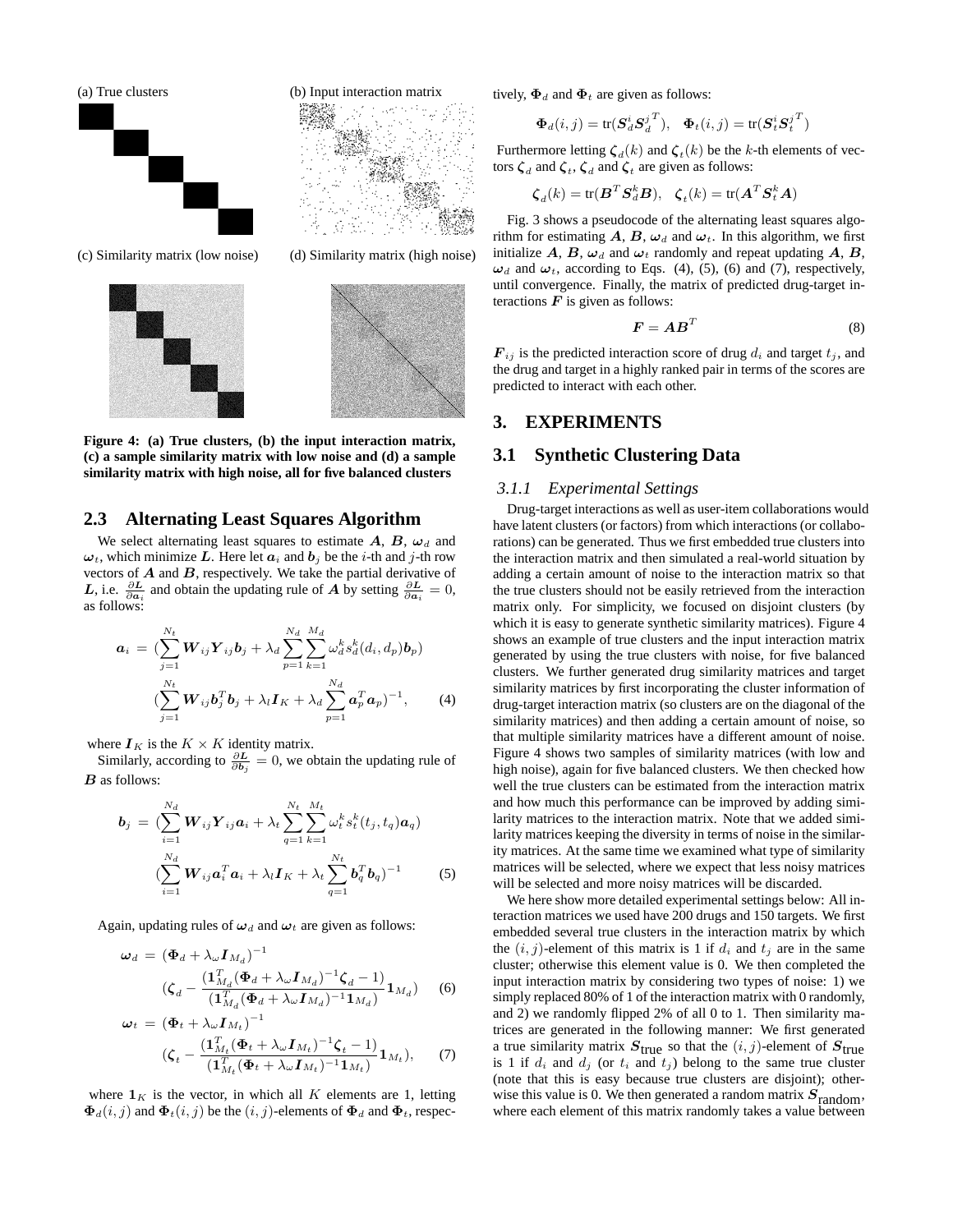

**Figure 5: Estimated interactions (a) without any similarity matrices, with (b) one similarity matrix, (c) four similarity matrices and (d) 16 similarity matrices, when five true clusters are balanced.**

0 and 1 and the diagonal elements are forced to be 1. We finally generated similarity matrices (for both drugs and targets) by  $S_{true}$  – (*noise\_level*) ×  $S_{random}$ , where *noise\_level* is a value being changed from 0.15 to 0.9 by the interval of 0.05, resulting in 16 similarity matrices, all having different noise levels totally.

#### *3.1.2 Performance Results*

We started our experiments for the five balanced clusters shown in Figure 4, in which each cluster has 40 drugs and 30 targets. Figure 5 shows the estimated drug-target interactions (clusters) from the input interaction matrix and similarity matrices. From this figure, we can see that clusters (interactions) was not clearly predicted if the input was the interaction matrix only, while these clusters were made clearer by adding a larger number of similarity matrices. This indicates that clusters (interactions) were more clearly predicted by adding a larger number of similarity matrices, and MSCMF works well for this addition of similarity matrices to the input interaction matrix. We then made the size of clusters unbalanced, keeping the number of clusters at the same, where the sizes of five true clusters were (70, 10), (55, 20), (40, 30), (25, 40), (10, 50) for drugs and targets, respectively. Figure 6 shows the estimated drug-target interactions (clusters) from the input interaction matrix and similarity matrices. This figure also clearly shows the advantage of adding similarity matrices and the efficiency of MSCMF for selecting the similarity matrices useful to improve the performance.

Instead of checking the obtained interaction matrices directly, we then checked normalized mutual information (NMI) between the true clusters and the obtained interactions for both the balanced and unbalanced cases (Note that NMI is a standard measure to check the performance of clustering methods). Figure 7 shows the NMI when we changed the number of added similarity matrices. This figure reveals that NMI was clearly bigger by adding similarity matrices for the both cases, while NMI was saturated when around six similarity matrices were added. This would be because low noise similarity matrix was already included when we added around six or so similarity matrices, keeping the diversity of noise level in the



**Figure 6: Estimated interactions (a) without any similarity matrices, with (b) one similarity matrix, (c) four similarity matrices and (d) 16 similarity matrices, when five true clusters are unbalanced.**



**Figure 7: NMI for the (a) balanced 5 clusters and (b) unbalanced 5 clusters.**

matrices. We thus checked the change of weights over similarity matrices during the iteration of our alternating least squares algorithm. Figure 8 shows the resultant weight change during the iteration, when we used five similarity matrices with different noise levels: 0.15, 0.3, 0.5, 0.7 and 0.9. From this figure, we can see that the initial weights were 0.2 (we used an uniform distribution for this case), while in both cases, only two similarity matrices had high weights (around 0.5) finally. These selected similarity matrices were with the noise level of 0.15 and 0.3, indicating that lownoise similarity matrices were selected by MSCMF automatically and high-noise similarity matrices were not, implying the efficiency of MSCMF for selecting better similarity matrices.

Finally we changed the number of clusters from 3 to 7, keeping the cluster unbalancedness. In fact, the sizes of clusters we tested were, for drugs and targets, (110, 20), (60, 50) and (30, 80) for 3 clusters, (80, 10), (60, 20), (40, 40) and (20, 80) for 4 clusters, (65, 5), (50, 10), (40, 20), (25, 30), (15, 40) and (5, 45) for 6 clusters, and (70, 5), (50, 10), (30, 15), (20, 20), (15, 25), (10, 35) and (5, 40) for 7 clusters. Figures 9 and 10 show the NMI when we changed the number of added similarity matrices and the weights over five similarity matrices (with the same noise levels as the case of five clusters) during iterations of our algorithm, respectively. The results of these figures were totally consistent with those obtained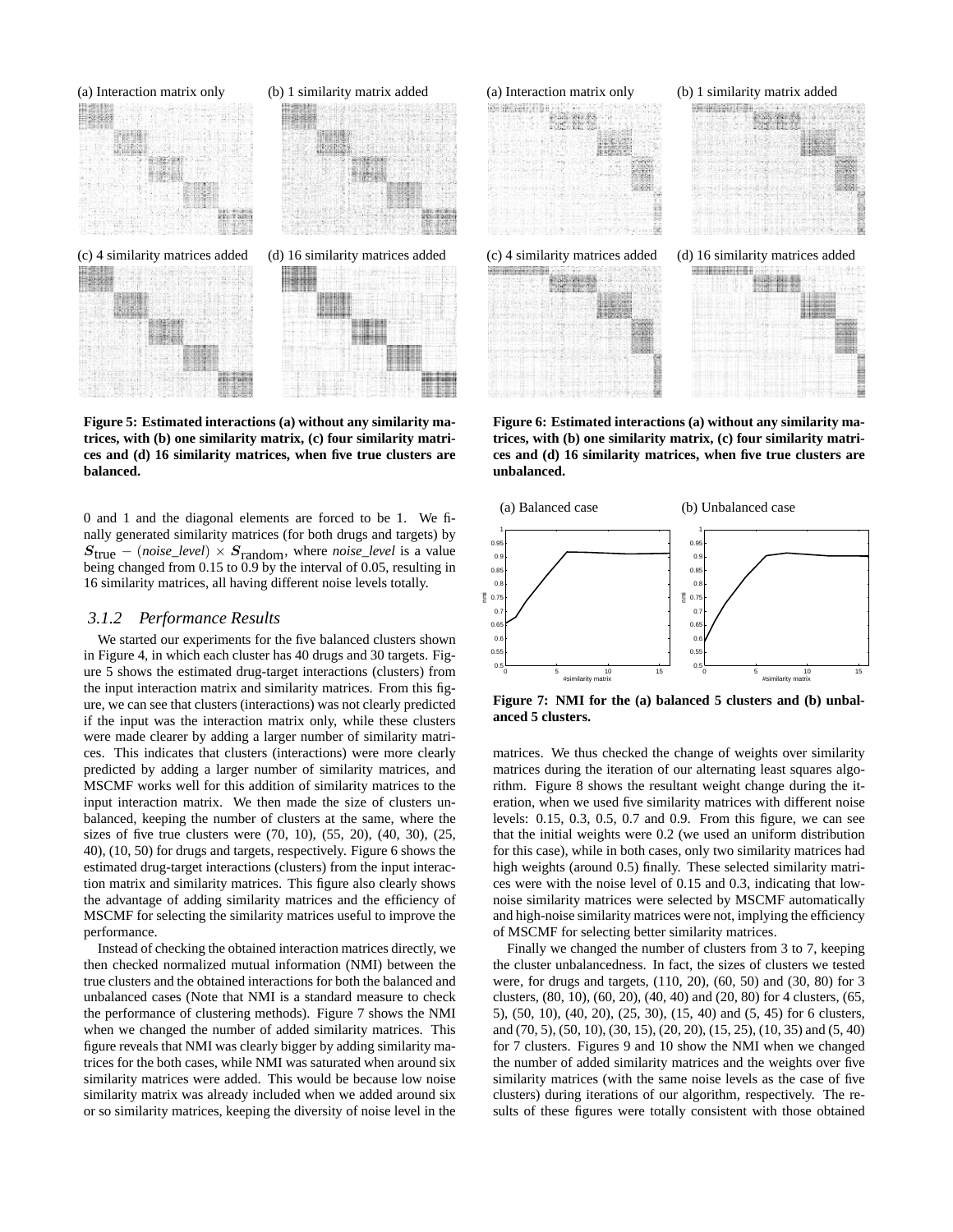

**Figure 8: Change of weights over similarity matrices during iteration of our algorithm for the (a) balanced 5 clusters and (b) unbalanced 5 clusters.**



**Figure 9: Variation of NMI by adding similarity matrices for (a) 3 clusters, (b) 4 clusters, (c) 6 clusters and (d) 7 clusters, all being unbalanced clusters.**

when we used five clusters, and for example, only two similarity matrices were finally selected regardless of the number of clusters in Figure 10. One additional item of note is that when we used random initial weights, the final weights were almost the same as those of uniform distributions which are shown in Figures 8 and 10. This indicates that our optimization algorithm is stable against the change of initial values. Overall these results indicate that the efficiency of MSCMF is robust against the cluster size as well as cluster unbalancedness.

# **3.2 Real Drug-Target Interaction Data**

## *3.2.1 Drug-Target Interaction Data*

We used four real benchmark datasets, called *Nuclear receptor*, *GPCR*, *Ion channel* and *Enzyme*, which were originally provided by  $[29]$ <sup>1</sup>. These datasets were collected from four general databases and frequently used in predicting drug-target interactions [2, 28, 26, 9]. Table 1 shows the statistics of these four datasets.



**Figure 10: Variation of weights during the algorithm iteration for (a) 3 clusters, (b) 4 clusters, (c) 6 clusters and (d) 7 clusters, all being unbalanced clusters.**

 $0 \longrightarrow 0 \longrightarrow 0$  5  $10 \longrightarrow 10$   $15 \longrightarrow 20$   $20$   $25 \longrightarrow 25$ 

Iteration

<sup>0</sup> <sup>5</sup> <sup>10</sup> <sup>15</sup> <sup>20</sup> <sup>25</sup> <sup>0</sup>

Iteration

| Table 1: Statistics of the used dataset |               |                 |     |  |  |
|-----------------------------------------|---------------|-----------------|-----|--|--|
|                                         | #interactions | #drugs #targets |     |  |  |
| Nuclear receptor                        | 90            | 54              | 26  |  |  |
| <b>GPCR</b>                             | 635           | 223             | 95  |  |  |
| Ion channel                             | 1476          | 210             | 204 |  |  |

Enzyme 2926 445 664

#### *3.2.2 Similarity Matrices over Drugs and Targets*

We used the following two and four types of similarities for drugs and targets, respectively, by considering the effectiveness of predicting drug-target interactions [12].

Drugs:

**Chemical structure similarity (CS)** is computed by the number of shared substructures in chemical structures between two drugs.

**ATC similarity (ATC)** is computed by using a hierarchical drug classification system, called ATC (Anatomical Therapeutic Chemical) [23]. We used a general method in [16] to compute the similarity between two nodes (drugs) in this classification tree.

## Targets:

**Genomic sequence similarity (GS)** is computed by a normalized Smith-Waterman score [29] between two target sequences.

**Gene Ontology (GO) similarity** is the overlap of GO annotations [1] of two targets for which we simply used GOSemSim [31]. We considered two options of GO: molecular functions (MF) and biological processes (BP).

**Protein-protein interaction (PPI) network similarity (PPI)** is computed from the shortest distance between two targets in a human protein-protein interaction (PPI) network [25].

We note that CS and GS are the most standard similarities (which have been used for predicting drug-target interactions) and so we just downloaded the data of CS and GS along with the drug-target interaction data, while we computed the other similarities by using

<sup>&</sup>lt;sup>1</sup>All datasets are downloadable from http://web.kuicr.kyotou.ac.jp/supp/yoshi/drugtarget/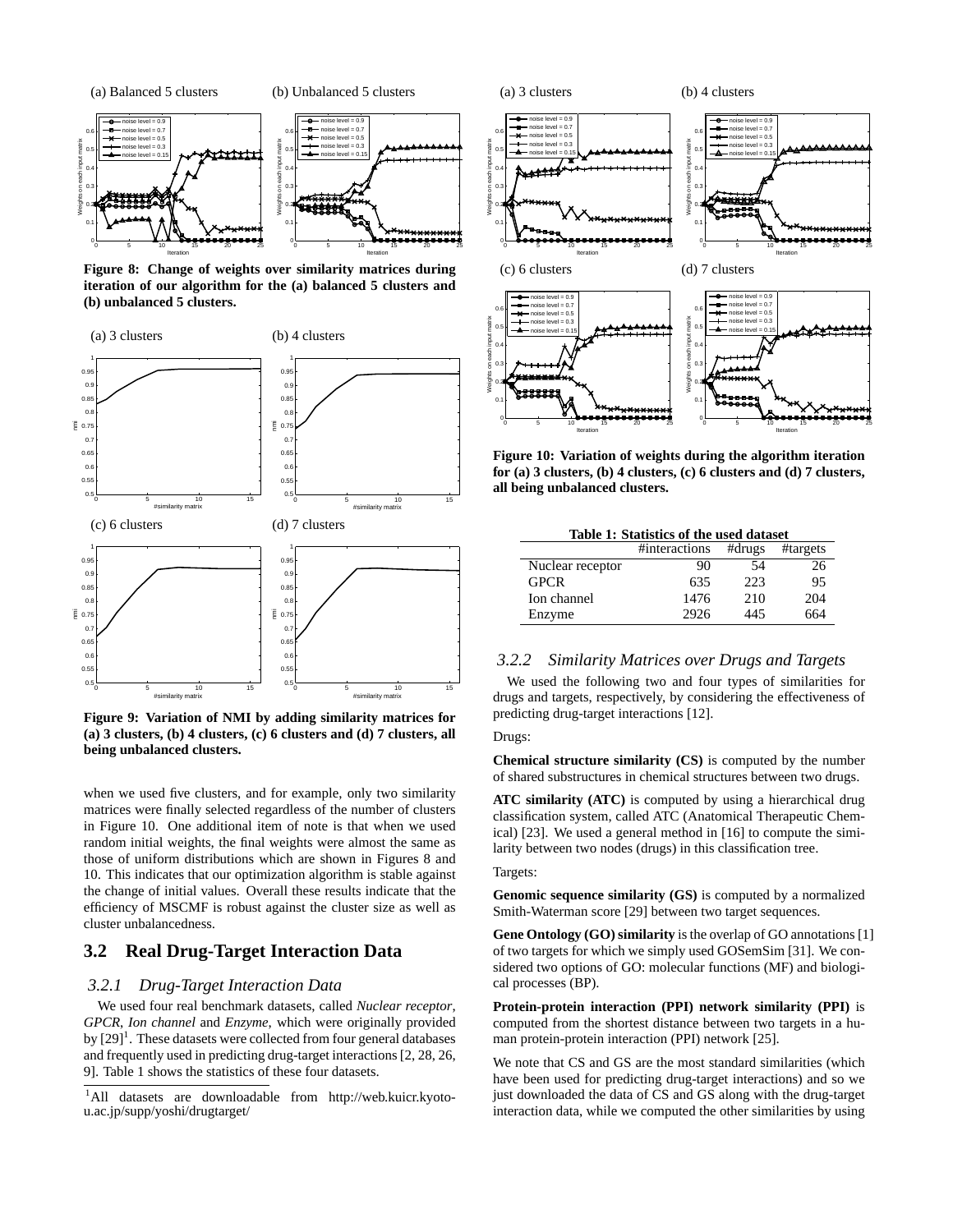the procedure described above. We further note that these similarities are diverse. For example, GS is derived from static (sequence) information, while PPI is more dynamic and noisy, and GO is rather in between these two types of similarities.

#### *3.2.3 Competing Methods*

We here briefly review six state-of-the-art similarity-based methods for predicting drug-target interactions, all being compared with our method in this experiment.

Pairwise Kernel Method (PKM) [13] generates similarities (kernels) over drug-target pairs, which can be the input instances of SVM. The similarity between two drug-target pairs, say  $(d, t)$  and  $(d', t')$ , is computed from given drug and target similarities,  $s_d(d, d')$ <br>and  $s, (t, t')$  as follows: and  $s_t(t, t')$ , as follows:

$$
\mathbf{K}((d,t),(d',t')) = s_d(d,d')s_t(t,t')
$$
\n(9)

Bipartite local model (BLM) [2] also uses SVM. To predict a score of drug-target pair  $(d, t)$ , first drug d is fixed, and a SVM is trained by using known interactions of drug  $d$  as instances where the kernel over instances is the target similarity matrix. Second target  $t$  is fixed, and a SVM is trained by using interactions of target t. In [2], the prediction is obtained by the maximum of the results of the two trained SVM, while in our experiments we used the average over them, since this is standard in other methods, such as [28, 26].

Net Laplacian regularized least squares (NetLapRLS) [28] minimizes the least squared error between  $Y$  and  $F$ . Note that  $F$  is obtained twice, i.e. drugs and targets, separately. For drugs, we first compute a  $N_d \times N_d$  matrix  $\mathbf{O}_d$ , showing how many targets are overlapped between two drugs. We then have matrix  $V_d$  by a linear combination of  $O_d$  with  $S_d$ :  $V_d = tS_d + (1-t)O_d$ .  $F_d$  is then given by  $\mathbf{F}_d = \mathbf{V}_d \alpha_d$ , where  $\alpha_d$  is the parameter matrix to be estimated. Note that NetLapRLS uses only one similarity matrix over drugs. The entire formulation is given as follows:

$$
\min_{\boldsymbol{\alpha}_d} \{ ||\boldsymbol{Y} - \boldsymbol{V}_d \boldsymbol{\alpha}_d||^2 + \lambda_n \text{Tr}(\boldsymbol{\alpha}_d^T \boldsymbol{V}_d \boldsymbol{L}_d \boldsymbol{V}_d \boldsymbol{\alpha}_d) \},
$$

where  $\lambda_n$  is a weight and  $\mathbf{L}_d$  is a normalized graph Laplacian of  $S_d$ . This is a convex optimization problem, which gives the following direct solution:

$$
\hat{\boldsymbol{F}}_d = \boldsymbol{V}_d(\boldsymbol{V}_d + \lambda_n \boldsymbol{L}_d \boldsymbol{V}_d)^{-1} \boldsymbol{Y}
$$

The same operation is done for the target side to have  $\hat{F}_t$ , and the final result is obtained by the average:  $\hat{F} = \frac{\hat{F}_d + \hat{F}_t}{2}$ .<br>Requierized Least Squares with Gaussian Interaction

Regularized Least Squares with Gaussian Interaction Profiles (RLS-GIP) [26] is similar to but simpler than NetLapRLS in terms of regularization. For drugs, we can first compute a  $N_d \times N_d$  matrix  $Q_d$ , in which the  $(i, j)$ -element is  $\exp(-\gamma ||\boldsymbol{Y}_i - \boldsymbol{Y}_j||^2)$ , where  $\gamma$  is a parameter and  $Y_i$  is the *i*-th row vector of  $Y$ . We then have matrix *V*<sub>d</sub> by a linear combination with  $S_d$ :  $V_d = tS_d + (1-t)Q_d$ . A least square classifier with simpler regularization leads to a direct and simpler solution for estimating *F* :

$$
\hat{\boldsymbol{F}}_d = \boldsymbol{V}_d(\boldsymbol{V}_d + \lambda_g \boldsymbol{I}_{N_d})^{-1} \boldsymbol{Y}
$$

Again the final result is obtained by averaging over  $\hat{F}_d$  and  $\hat{F}_t$ .

RLS-GIP with Kronecker product kernel (RLS-GIP-K) [26] uses the regularized least square but incorporates the idea of PKM, i.e. a kernel over drug-target pairs, which is, in [26], a (Kronecker) product kernel from  $V_d$  and  $V_t$ , as follows:

$$
\mathbf{K}((d,t),(d',t')) = \mathbf{V}_d(d,d')\mathbf{V}_t(t,t')
$$

We then use the regularized least square, being the same as RLS-GIP, to estimate the final  $\boldsymbol{F}$  as follows:

$$
\hat{\boldsymbol{\mathcal{F}}} = \boldsymbol{K}(\boldsymbol{K} + \lambda_h \boldsymbol{I}_{N_d \times N_t})^{-1} \boldsymbol{\mathcal{Y}},
$$

where  $\mathbf{\mathcal{Y}}$  and  $\mathbf{\mathcal{F}}$  are vectors (with  $N_dN_t$  elements), corresponding to  $Y$  and  $F$ , respectively.

Kernelized Bayesian matrix factorization (KBMF2K) [9] has a similar idea to our method in the sense that drug and target similarities are both projected onto low-dimensional spaces with the same dimension so that they can reconstruct true drug-target interactions. More concretely,  $S_d$  and  $S_t$  are reduced into low-dimensional matrices  $G_d$  and  $G_t$ , respectively, so that  $Y \approx G_d G_t^T$ . The entire scheme is a graphical model that makes  $G_d$  and  $G_t$  latent variables, which are estimated by a variational estimation algorithm. Graphical models are likely to have unavoidable constraints. So drug and target similarity matrices cannot be weighted in KBMF2K.

#### *3.2.4 Experimental Settings*

We compared the performance of MSCMF with six latest competing methods, BLM, PKM, NetLapRLS, RLS-GIP, RLS-GIP-K and KBMF2K. In addition, as a reference, we checked the performance of two downgraded variations of MSCMF: 1) OCCF: MSCMF without any similarities, meaning weighted low-rank approximation with Tikhonov regularization only, being equivalent to the formulation of one-class collaborative filtering [20] and 2) CMF: MSCMF with only one type of similarity, i.e. chemical structure similarity for drugs and genomic sequence similarity for targets. The evaluation was done by  $5 \times 10$ -fold cross-validation (CV). That is, we repeated the following one CV five times: the entire dataset was randomly divided into ten folds, from which we repeated training by nine folds and testing for the rest, ten times, changing the test fold. The results were averaged over the total  $50 (= 5 \times 10)$  runs. We considered three different types of prediction by randomly dividing 1) all drug-target interactions (*pair prediction*), 2) all drugs (*drug prediction*) and 3) all targets (*target prediction*). Note that RLS-GIP, RLS-GIP-K and OCCF cannot be applied to drug and target prediction, by which we compared four methods for drug and target prediction. We evaluated the performance by AUPR (Area Under the Precision-Recall curve) instead of a more standard measure, AUC (Area Under the ROC Curve), because AUPR punishes highly ranked false positives much more than AUC [5], this point being important practically since only highly ranked drug-target pairs in prediction will be biologically or chemically tested later in an usual drug discovery process, meaning that highly ranked false positives should be avoided.

MSCMF has five parameters,  $K$ ,  $\lambda_l$ ,  $\lambda_d$ ,  $\lambda_t$  and  $\lambda_\omega$ . For each pair of training and test datasets in cross-validation, we selected parameter values, by using an usual manner of (10-fold) crossvalidation: only a part (nine folds) of the training dataset for estimating parameters of MSCMF and the rest (one fold) for evaluation. In this parameter value selection, we considered all combinations of the following values: {50, 100} for K, {2<sup>-2</sup>, ..., 2<sup>1</sup>} for  $\lambda_l$ ,  $\{2^{-3}, 2^{-2}, \ldots, 2^5\}$  for  $\lambda_d$  and  $\lambda_t$ ,  $\{2^1, 2^2, \ldots, 2^{10}\}$  for  $\lambda_\omega$ .

We implemented PKM and BLM by using LIBSVM [3], where the regularization parameter of SVM was set at 1, according to [13] and [2]. To train PKM, the number of negative examples (interactions) was set at the same number of positive interactions, due to limitations of the main memory size. We implemented NetLapRLS exactly according to [28] and set its parameter values as specified in [28]. RLS-GIP and RLS-GIP-K were run by using the software originally developed in [26], where the parameter setting we used was also the same as those in [26]. Similarly KBMF2K was run by the software in [9] with the same parameter setting as that in [9].

#### *3.2.5 Performance Results*

Table 2 shows resultant AUPR (with  $p$ -values of paired  $t$ -test between each method and the best method in the same column) which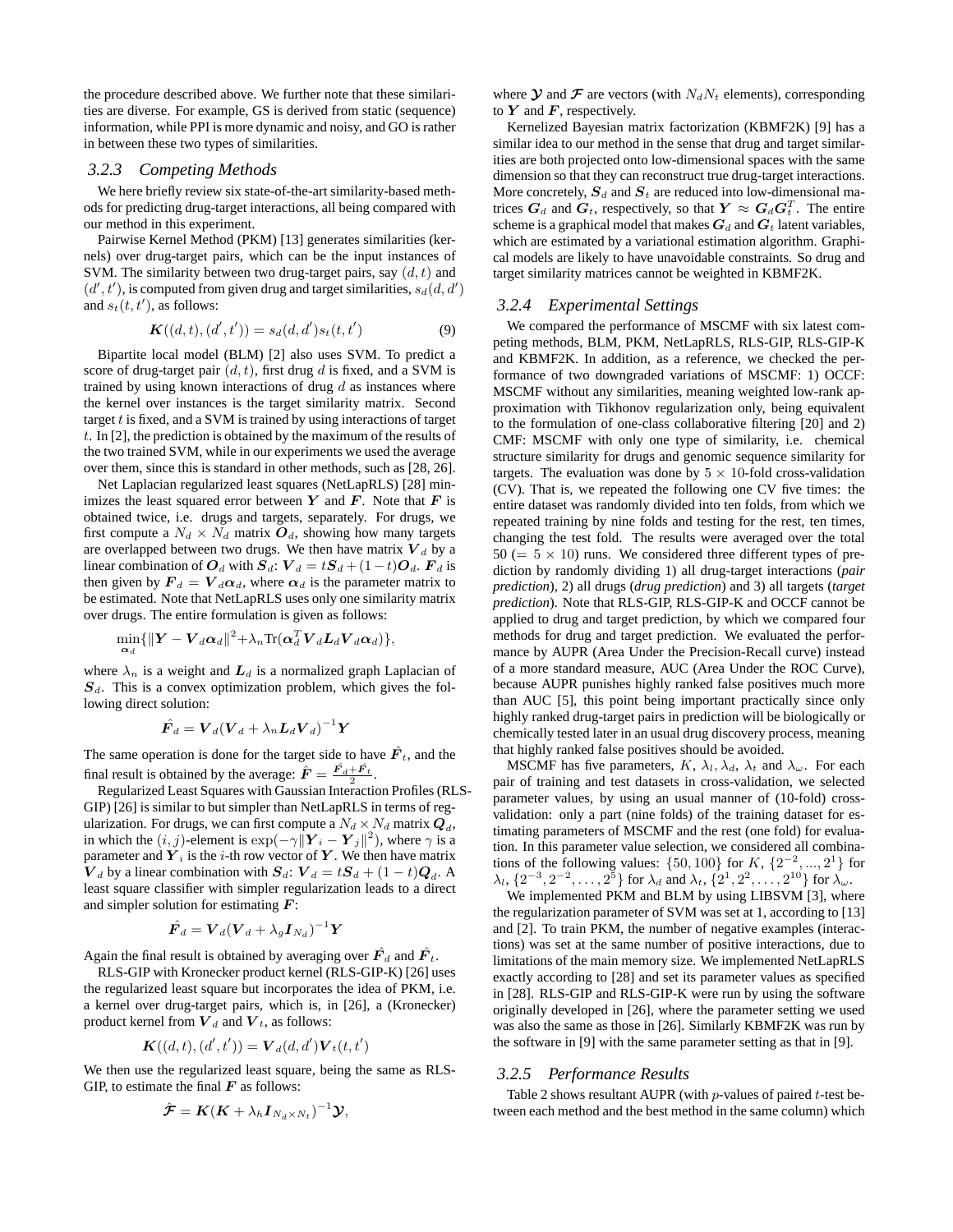**Table 2: AUPR values obtained by 5**×**10-fold cross validation. The highest AUPR value for each column is highlighted in boldface. The** p**-values between the best method and each method are in parentheses.** (a) Pair prediction

| Methods          | Nuclear receptor              | <b>GPCR</b>                 | Ion channel                    | Enzyme                      |
|------------------|-------------------------------|-----------------------------|--------------------------------|-----------------------------|
| <b>BLM</b>       | $0.204(2.84 \times 10^{-25})$ | $0.464(1.23\times10^{-36})$ | $0.592(6.68\times10^{-42})$    | $0.496(2.07\times10^{-54})$ |
| <b>PKM</b>       | $0.514(4.27\times10^{-12})$   | $0.474(2.19\times10^{-37})$ | $0.663 (1.20 \times 10^{-42})$ | $0.627(2.86\times10^{-45})$ |
| NetLapRLS        | $0.563(1.39\times10^{-7})$    | $0.708(1.17\times10^{-17})$ | $0.900(2.25\times10^{-20})$    | $0.874(1.46\times10^{-18})$ |
| <b>RLS-GIP</b>   | $0.599(1.10\times10^{-5})$    | $0.733(3.07\times10^{-11})$ | $0.904(1.21\times10^{-18})$    | $0.880(7.43\times10^{-15})$ |
| <b>RLS-GIP-K</b> | $0.604(1.93\times10^{-5})$    | $0.727(7.91\times10^{-13})$ | $0.898(2.00 \times 10^{-20})$  | $0.884(1.20\times10^{-10})$ |
| KBMF2K           | $0.508(5.16\times10^{-11})$   | $0.686(5.23\times10^{-18})$ | $0.876(3.00 \times 10^{-22})$  | $0.796(1.34\times10^{-41})$ |
| <b>OCCF</b>      | $0.387(4.41\times10^{-16})$   | $0.657(2.47\times10^{-22})$ | $0.883(5.03\times10^{-25})$    | $0.775(8.96\times10^{-42})$ |
| <b>CMF</b>       | $0.643(3.08\times10^{-2})$    | $0.746(1.31\times10^{-7})$  | $0.937(4.76\times10^{-1})$     | $0.887(2.51\times10^{-13})$ |
| <b>MSCMF</b>     | 0.673                         | 0.773                       | 0.937                          | 0.894                       |

#### (b) Drug prediction

| Methods          | Nuclear receptor               | <b>GPCR</b>                                                  | Ion channel                    | Enzyme                                                       |
|------------------|--------------------------------|--------------------------------------------------------------|--------------------------------|--------------------------------------------------------------|
| <b>BLM</b>       | $0.194 (1.07 \times 10^{-19})$ | $0.210(3.26\times10^{-32})$                                  | $0.167 (1.82 \times 10^{-25})$ | $0.092 (1.12 \times 10^{-27})$                               |
| <b>PKM</b>       |                                | $0.484 (2.47 \times 10^{-5})$ $0.323 (1.14 \times 10^{-19})$ |                                | $0.328 (3.64 \times 10^{-8})$ $0.254 (3.18 \times 10^{-17})$ |
| <b>NetLapRLS</b> |                                | $0.481 (1.78 \times 10^{-5})$ $0.397 (6.64 \times 10^{-16})$ | $0.343(2.50\times10^{-13})$    | $0.298(7.51\times10^{-16})$                                  |
| KBMF2K           | $0.450(1.39\times10^{-5})$     | $0.357(2.39\times10^{-17})$                                  | $0.296(6.19\times10^{-9})$     | $0.253(4.52\times10^{-17})$                                  |
| CMF.             |                                | $0.497 (2.87 \times 10^{-4})$ $0.398 (6.14 \times 10^{-15})$ | $0.342 (8.68 \times 10^{-10})$ | $0.326(8.00 \times 10^{-12})$                                |
| <b>MSCMF</b>     | 0.572                          | 0.474                                                        | 0.419                          | 0.432                                                        |

#### (c) Target prediction

| Methods      | Nuclear receptor           | <b>GPCR</b>                 | Ion channel                 | Enzyme                         |
|--------------|----------------------------|-----------------------------|-----------------------------|--------------------------------|
| <b>BLM</b>   | $0.325(5.10\times10^{-6})$ | $0.367(8.85\times10^{-18})$ | $0.641(2.51\times10^{-25})$ | $0.611 (1.03 \times 10^{-23})$ |
| <b>PKM</b>   | $0.413(4.08\times10^{-2})$ | $0.400(7.02\times10^{-15})$ | $0.659(1.30\times10^{-21})$ | $0.587(9.33\times10^{-29})$    |
| NetLapRLS    | $0.433(7.95\times10^{-2})$ | $0.503(3.92\times10^{-9})$  | $0.762(2.67\times10^{-9})$  | $0.787(4.90\times10^{-5})$     |
| KBMF2K       | $0.404(4.62\times10^{-2})$ | $0.412(2.00\times10^{-11})$ | $0.725(2.16\times10^{-12})$ | $0.607(2.90\times10^{-27})$    |
| <b>CMF</b>   | 0.435                      | 0.556                       | 0.798                       | 0.796                          |
| <b>MSCMF</b> | $0.431(4.04\times10^{-1})$ | $0.505(8.04\times10^{-8})$  | $0.785(5.20\times10^{-3})$  | $0.795(4.21\times10^{-1})$     |
|              |                            |                             |                             |                                |

#### **Table 3: A typical case of resultant similarity weights under pair prediction.**

| (a) Similarities over drugs |                                   |  |
|-----------------------------|-----------------------------------|--|
|                             | Similarities Muslear receptor GDC |  |

|      | Similarities Nuclear receptor GPCR Ion channel Enzyme |      |        |               |
|------|-------------------------------------------------------|------|--------|---------------|
| - CS | 0.6042                                                | 0.68 |        | 0.5804 0.5626 |
| ATC  | 0.3958                                                | 0.32 | 0.4196 | 0.4374        |

(b) Similarities over targets

|            | Similarities Nuclear receptor GPCR Ion channel Enzyme |               |        |        |
|------------|-------------------------------------------------------|---------------|--------|--------|
| GS.        |                                                       | 0.5297        |        |        |
| GO (MF)    |                                                       | 0.4409 0.1286 | 0.5262 | 0.3827 |
| $GO$ (BP)  | 0.5591                                                |               | 0.4738 | 0.3652 |
| <b>PPI</b> | $\theta$                                              | 0.3417        |        | 0.2521 |

were all obtained by  $5 \times 10$ -fold CV. For pair prediction, MSCMF outperformed all six competing methods, being statistically significant in all cases. This directly indicates the clear performance advantage of our approach over existing state-of-the-art methods for predicting drug-target interactions. In addition, MSCMF completely outperformed OCCF for all four datasets, being statistically significant, and achieved higher values than CMF, being statistically significant for two datasets (GPCR and Enzyme). This result implies that adding similarity matrices is generally useful but sometimes insignificant. For drug prediction, again MSCMF outperformed all four competing methods, all being statistically significant in all datasets. In addition, this case, MSCMF clearly outperformed CMF for all four datasets. This result shows that the scheme of MSCMF worked for prediction, and using more than one similarity matrices is useful for drug prediction. For target prediction, MSCMF outperformed all four competing methods, being statistically significant except three cases in the Nuclear Receptor dataset at the significant level of 0.01. On the other hand, CMF outperformed MSCMF in all four datasets, two cases being statistically significant. Thus we can say that the framework of CMF or MSCMF works for target prediction, while incorporating more similarity matrices might not be necessarily useful for improving the performance in this case.

Finally we checked resultant weights over similarity matrices of drugs and targets. Table 3 shows a typical set of resultant weights under pair prediction. In this table, for drugs, chemical structure similarity (CS) always had larger weights than ATC code similarity (ATC) for all four datasets, being consistent with the fact that chemical structure similarity is the most well-used similarity. On the other hand, for targets, interestingly, the most popular genomic sequence similarity (GS) had weights of zero for three datasets (Nuclear receptor, Ion channel and Enzyme), implying that this similarity might not work well for prediction. Instead, two GO-based similarities both achieved high values for the three datasets, implying that GO-based similarities were very useful and should be used more than genomic sequence similarity. However, genomic sequence similarity achieved the highest weight value for GPCR, which is in reality the most major target in drug discovery (more